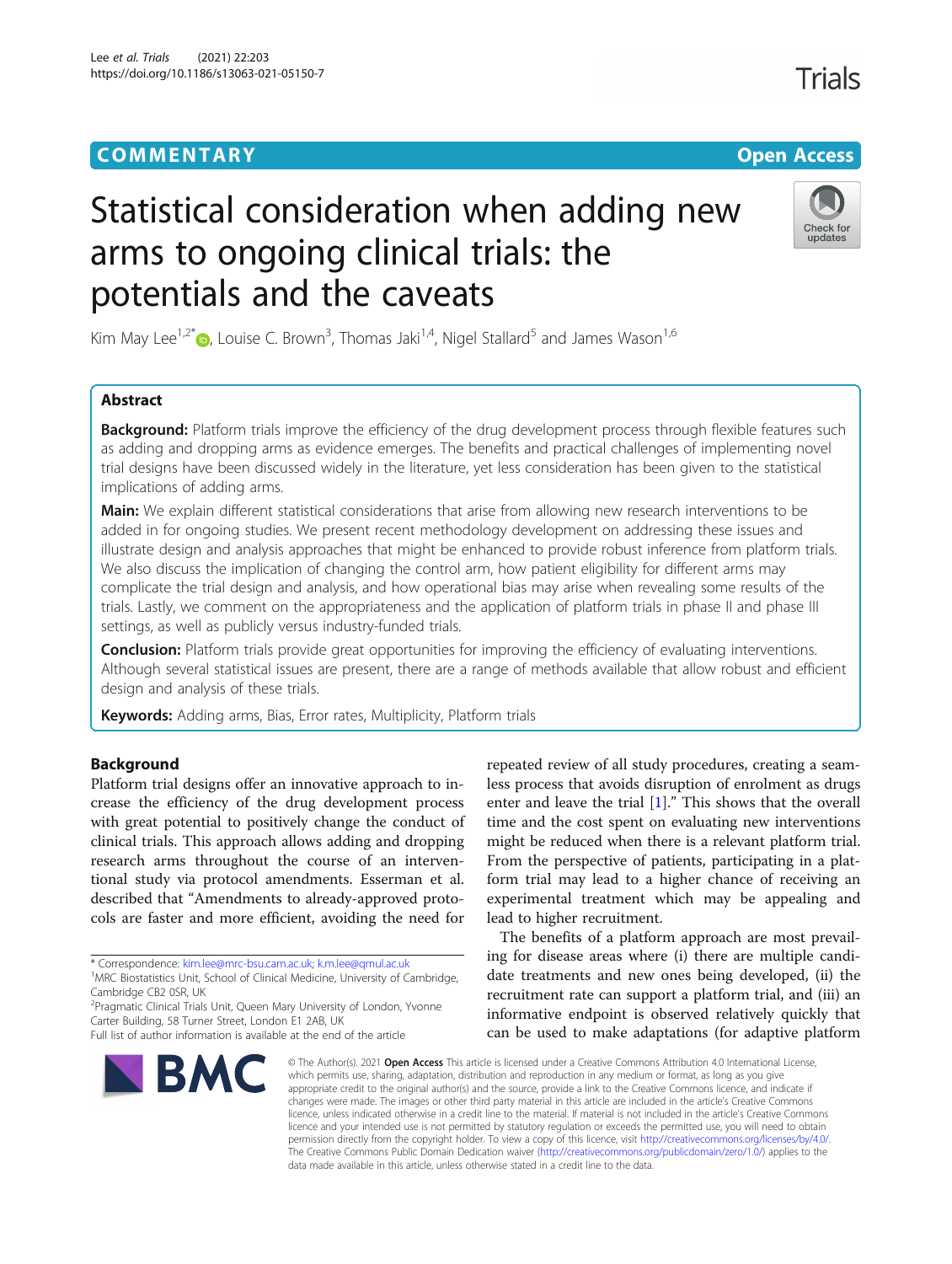<span id="page-1-0"></span>trials). The features and advantages of platform trials have been recently illustrated by trials for COVID-19 [[2](#page-7-0), [3\]](#page-7-0). Trial examples that have considered a platform approach include RECOVERY [[4](#page-7-0)] that evaluates a range of potential treatments for hospitalized patients with suspected or confirmed COVID-19, and PRINCIPLE [[5](#page-7-0)] that evaluates treatments for older people with symptoms of possible COVID-19.

Nevertheless, allowing adding of new research comparisons increases the operational burdens and complexities of trial conduct  $[6–11]$  $[6–11]$  $[6–11]$  $[6–11]$  $[6–11]$ . The challenges in developing and implementing novel clinical trial designs have also been discussed in a wider context [[12](#page-7-0)–[15\]](#page-7-0). In the statistical literature, methodological aspects of dropping arms have been well explored [[16](#page-7-0)–[25\]](#page-8-0). The issues arising from adding new research comparisons remain less considered. To the best of our knowledge, Cohen et al. [[26](#page-8-0)] is the only review focused on adding arms. They identified seven publications that discussed methodological considerations when adding arms to ongoing trials, and eight confirmatory two-arm trials that have added a treatment arm (most were not in the initial plan of the trials). From the practical perspective, Schiavone et al. [\[6\]](#page-7-0) have presented some (non-statistical) criteria for decision-making when adding new arms.

Here, we focus on phase II and phase III trials that compare the benefits between the research interventions and a control arm (with either placebo, active control, or standard of care as the treatment) for one patient population and a single disease. We do not specifically consider trials that involve multiple subgroups such as basket trials, umbrella trials, and adaptive enrichment trials, though we expect most of the arguments would be similar when adding new arms to these types of studies. For brevity, we define "new research comparisons" as the inference about the comparisons between the newly added interventions and the control treatment. By treatment effect, we refer to the difference between the treatment effect of one research intervention and the treatment of the control arm. We do not consider the implications of comparisons between different research interventions.

With the increased recent use of platform trial designs and additional methodology work considering statistical issues, it is timely to review the impact on statistical inference of adding arms. In this paper, we discuss some additional issues, such as changing the treatment of the control arm and how patient eligibility would complicate the trial design and analysis, which have not been previously covered by Cohen et al. [[26\]](#page-8-0); we also summarize some recent relevant work. In addition, we cover recent insights from the more generic statistical literature that pave the way for future methods for platform trials. Lastly, we remark how statistical considerations may vary when using the platform trial approach for phase II and phase III trial settings, as well as from the perspective of publicly and industry-funded studies.

# Background of trial settings

We consider a randomized trial that initially explores the inference about at least one research comparison relative to a common control group. After the study has commenced but before the end of recruitment, a new intervention is added allowing a new research comparison following this amendment. We refer to stage 1 and stage 2 as before and after the new arm is added to the study, respectively. Each research comparison has an associated null hypothesis representing no true treatment effect.

# Issues in the use of platform trials

# The presence of time trends

One of the potential concerns when implementing platform trials is that the effect of a treatment (either an intervention or the treatment of the control arm) may vary with time, since their lifetime is often longer than fixed trials. This happens for example when there is a learning curve amongst the study personnel or when usual care in general practice changes with time. Some authors [[27\]](#page-8-0) described this change as a chronological bias, and others describe this as a time trend. It causes issues in making inference when the estimate of each mean is not consistent in the sense that the bias might not be offset when computing the mean difference. We note that in fixed trials that have long durations, this is also a concern, unless the assumption that arms are affected equally holds. It could be more of an issue when an arm is added and the analysis approach naively compared all data on the control arm with the new arm. We discuss the impact of such a trend on the inference about the new research comparison in the "[Analysis](#page-2-0) [approaches](#page-2-0)" section.

# Impact of adding arms on the initial research comparisons

Another potential problem of implementing platform trials arises from the fact that the initial research comparison does not account for the fact that new interventions have been added to the trial. More specifically, a change in the trial design may lead to different treatment effects in stages 1 and 2 if stage 1 and stage 2 patients respond differently to a treatment (either one of the initial interventions or the control treatment). This may be due to the fact that a different "type" of patients participate in stage 2, e.g. these patients were not happy with the initial treatment options but are willing to participate now that a new option is available. Consequently, the estimates of treatment effects and of the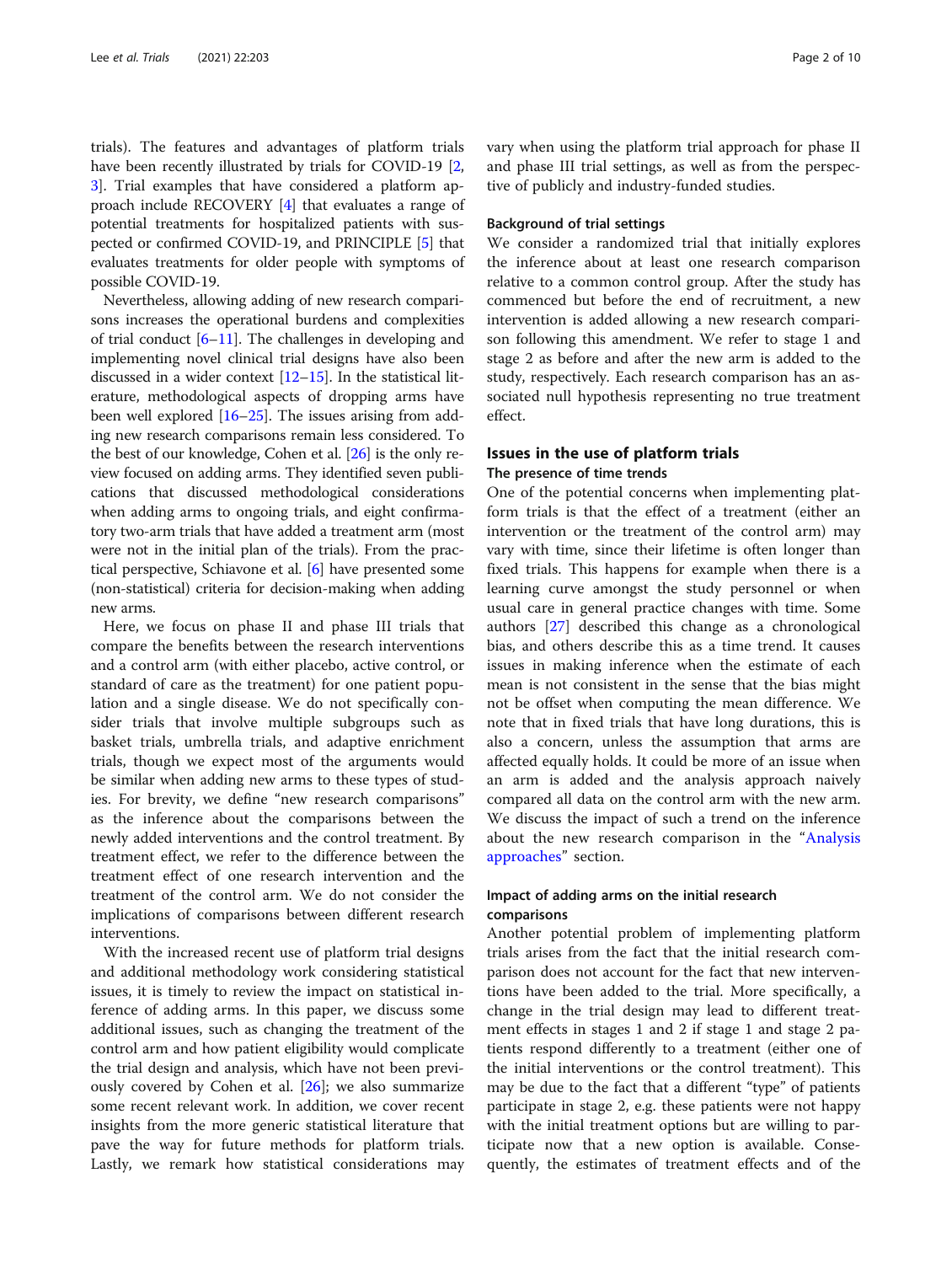<span id="page-2-0"></span>variances of the estimates may be affected, leading to a spurious result for the investigation.

# Inference about the initial research comparisons

Valid inference is of major concern to regulatory authorities, and hence, buy-in by regulatory authorities to the inferential approach taken at the outset of a platform design is paramount. In this section, we focus on the inference about the initial research comparisons. We delegate the discussion on the inference about the new research comparisons to the next section.

There have been methods proposed to account for the variability of treatment effect being affected by adding new arms. Elm et al. [[28](#page-8-0)] find that a linear model adjusting for a stage effect outperforms a simple  $t$  test and an adaptive combination test for trials with a normal endpoint. Potentially, the varying variability in the responses across different stages might be resolved by using a robust variance estimator in the test statistics. The work by Rosenblum and van der Laan [[29\]](#page-8-0) indicates that for an unbiased estimate of treatment effect, using a sandwich estimator to estimate the variance of treatment effect when the analysis model is misspecified could preserve the type I error rate at the nominal value asymptotically. However, they show by simulation that this approach leads to a smaller power compared to using the true population model. Other approaches worth considering have been proposed by Chow et al.  $[30]$  $[30]$  and Yang et al.  $[31]$ , who study the inference when the target population deviates following a protocol amendment. Specifically, Chow et al. [[30\]](#page-8-0) explore measures that reflect the differences between the actual population and the original target population whereas Yang et al. [[31](#page-8-0)] focus on the binary outcomes and propose estimates that link the response rates of populations following protocol amendment.

Alternatively, one may consider a randomizationbased test (see, e.g. Cox and Reid [[32\]](#page-8-0), section 2.2.5), especially when the properties of the analytical estimates (of the treatment effect and its variance) are of concern. The notion of randomization-based inference is that under the null hypothesis, i.e. when there is no true treatment effect, the observed difference between the treatment and the control group is due to the random allocation. Specifically, the null hypothesis states that the distribution of the responses of one group is the same as that of another group. Simulation is used to construct a reference distribution of a test statistic under the null scenario. Given an observed test statistic, i.e. computed using the observed data, this reference distribution is used for testing the null hypothesis in a way similar to the standard  $t$  test. We note that for testing the initial research comparison using this approach, care is needed when generating the reference distribution since it also

requires the assumption that responses are independent and identically distributed. In particular, the reference distribution needs to reflect the random allocation sequences of stage one and of stage two for the initial arms, which implicitly would account for the presence of the newly added arm. This approach may not be favoured over other approaches based on a parametric model since the latter would have higher power when their assumptions are met. However, it is unclear which approach is better in the context of platform trials when the responses of the same arm across the two stages could come from different distributions.

# Inference about the new research comparison

Additional research comparisons have a profound impact on the characteristics of a platform study, and consequently, careful considerations, in partnership with regulatory agencies, should be given to aspects such as analysis and error rate control.

# Analysis approaches

We now discuss the inference about the new research comparison. Recall that the control arm has responses in both stages 1 and 2, whereas the new arm has responses only in stage 2. Options for the analysis are (1) use the control data of both stages and (2) use only the control data of stage 2. In the ideal situation, i.e. there is no time trend and the distributions of stage 1 and stage 2 responses are known and identical, option 1 would increase the precision of the estimate due to the smaller estimated variance for the estimated effect of the control treatment. Assuming known variance parameter for the normal outcome, Lee and Wason [\[33](#page-8-0)] show that given a treatment effect, the gain in the marginal power of option 1 depends on the timing of adding arm: the increase in the marginal power is relatively larger when the arm was added at an earlier time point than at a later time point. However, when there is a trend in the study, option 1 leads to bias in estimation that consequently causes the type I error rate and the marginal power to deviate from the corresponding nominal values, whilst the root mean squared error of the estimated treatment effect is smaller than that from option 2 when the time trend is not too large. Many might think that option 1 can increase the marginal power of the hypothesis test, but some researchers [[33](#page-8-0)–[35](#page-8-0)] have highlighted that the gain in the power would not be possible with a strict control of type I error rate when the rejection boundary of the standard two-arm trial is used. This indicates that the benefit of option 1 is more appealing when aiming to use the trial data for generating exploratory evidence about the efficacy of treatments (e.g. through building predictive models which trade bias for a reduction in variance), but not when a strict control of error rates is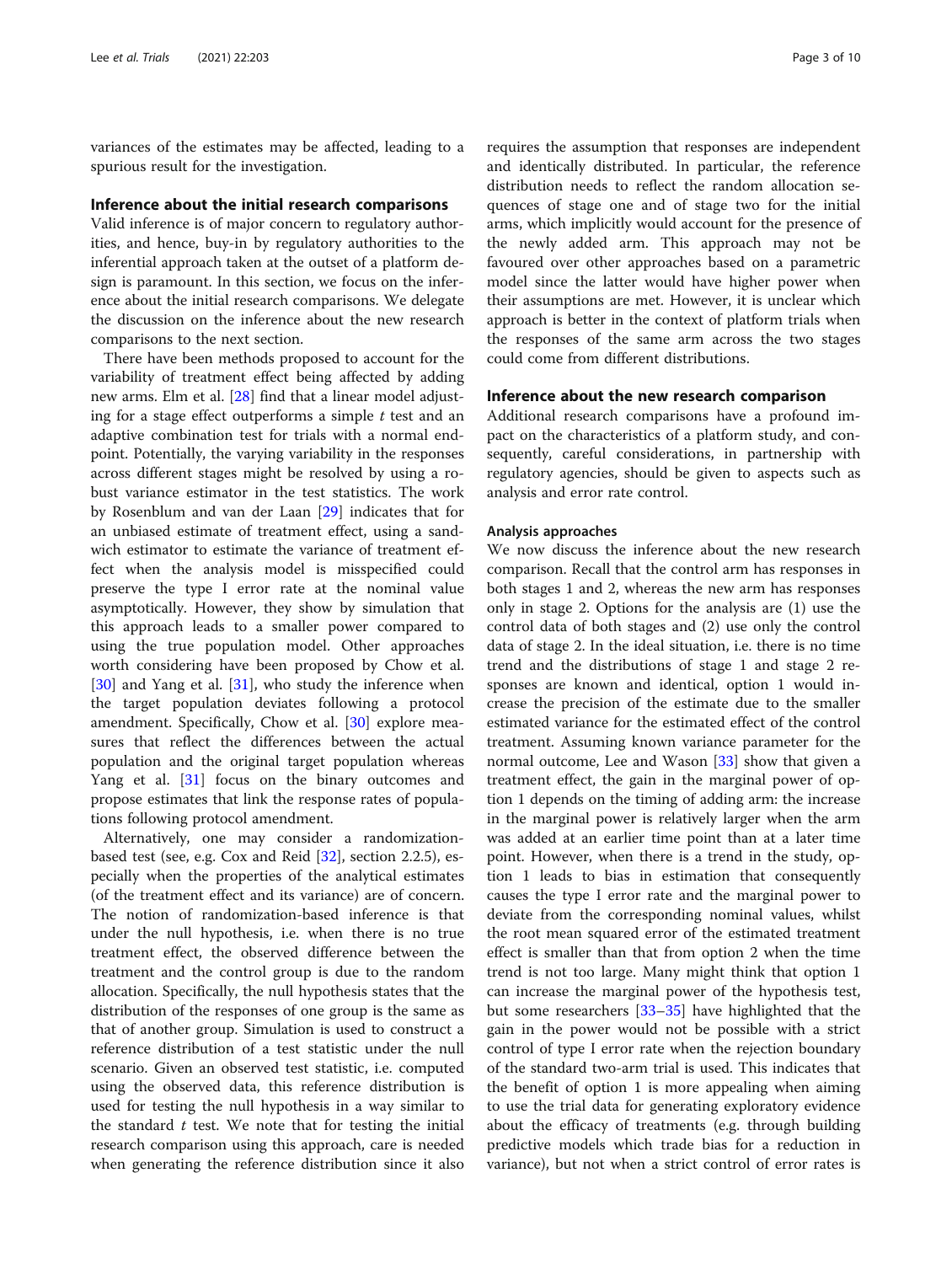required for the inference of the trial population. As discussed in the "Conclusion" section, this may present a barrier to use in registration trials.

In contrast, option 2 may yield inference that is more robust to time trends. For example, advancement in usual healthcare may affect the baseline characteristics of patients as well as how they respond to a treatment; improvement in diagnosis procedures may lead to the enrolment of patients who are more representative than those enrolled in the past. These inherent factors may cause concern about the similarity between stage 1 and stage 2 patients, though randomization could potentially minimize the impact of these uncontrollable factors if the effect over time is the same across all arms. However, as the randomization procedure used in platform trials generally changes when a new arm is added, the patients of the newly added arm may not be comparable to the patients of the control arm who were randomized in stage 1. Since stage two patients are randomized to all arms during the same period, using only the control data of stage 2 patients in the analysis about the new research comparison is likely to lead to more reliable conclusions than using option 1.

We note that option 1 is analogous to using historical control data in a two-arm randomized controlled trial [[34](#page-8-0)–[44](#page-8-0)], where Bayesian approaches have been explored to study the gain in utilizing the historical control data, and option 2 to using only the collected data from that trial. Moreover, option 1 might be more beneficial if some randomization procedures can maintain the balance in patient characteristics and responses across different stages. Future work is required to explore this in the spirit that is similar to Feng and Liu  $[45]$  $[45]$ , who assume the responses of populations across different stages are associated with some known covariates in their proposal of group sequential test procedure.

# Error rate of the new comparisons

For the type I error rate of the new research comparison, the same rate as the initial comparison may be used as in the STAMPEDE trial [[46](#page-8-0)]. This is legitimate when the research comparisons are treated as independent research investigations, with a type I error rate prespecified for each hypothesis. The whole platform trial can be thought of as a multi-faceted tool that evaluates multiple interventions simultaneously and in a continuous manner whenever new interventions are ready for the evaluation. The only inconsistency with a platform trial being thought of in this way is that the data of the control group is utilized in all research comparisons that are active over the same period. This shared control group means that test statistics are positively correlated, which actually reduces the total chance of making at least one type I error compared to if the trials were run

separately with distinct control groups, though the overall error rate is still larger than the individual type I error rate of each test. The drawback is that if the responses of the control group in a platform trial are such that one of the null hypotheses is rejected incorrectly, it is likely that other hypotheses would also be rejected incorrectly.

Proponents of adjusting the rejection boundary for testing multiple hypotheses often illustrate the issue with a measure that describes the total chance of making any type I error, e.g. family-wise error rate (FWER) and percomparison error rate. When we consider platform trials as a whole, adjustment for multiplicity can be challenging since the number of research comparisons varies with time and it can be hard to envisage the frequency and the timing of adding arms. As the conventional approaches require the grouping of hypotheses for which we wish to control the FWER, which is defined as the chance of rejecting at least one null hypothesis, it might not be straightforward to extend the grouping of hypotheses to cover for the new research comparisons. Moreover, the control of error rate depends on the allocation ratio, the rules of dropping intervention arms, and whether all intervention arms finish recruitment at about the same time. Currently, there is no explicit guidance or framework on how this should be achieved in the setting of platform trials. Investigating different ways of grouping the hypotheses and their implication on the goal of the trial (or power) and with different procedures such as  $p$  value combination approaches  $[47-50]$  $[47-50]$  $[47-50]$  $[47-50]$  $[47-50]$  and closed-testing procedures [[51\]](#page-8-0) are an area for future research.

Wason et al. [[52](#page-8-0)] have explored the impact of adding new arms on the FWER in a two-stage setting using a design that allows for early stopping. Without adjusting the rejection boundaries of the testing procedure, they find that adding new arms causes an inflation of the FWER over the nominal value. For trials that do not allow for early stopping, Choodari-Oskooei et al. [[53](#page-8-0)] show that the standard Dunnett's test can be extended to control the FWER when a new arm is added in for stage 2. The idea is to adjust the correlated test statistics by a factor that reflects the size of the shared control group that are used in all research comparisons. This is analogous to considering a multi-arm design with some of the intervention arms are delayed for recruitment. Bennett and Mander [[54\]](#page-8-0) explore the control of the FWER comprehensively. They consider maintaining the same marginal power for each research comparison and adjusting the rejection boundary in light of having a larger sample size per arm when a new intervention is added. They also propose algorithms to compute the allocation ratio when all arms finish recruiting at the same time point and at different time points respectively. These recent works focus only on the initial design of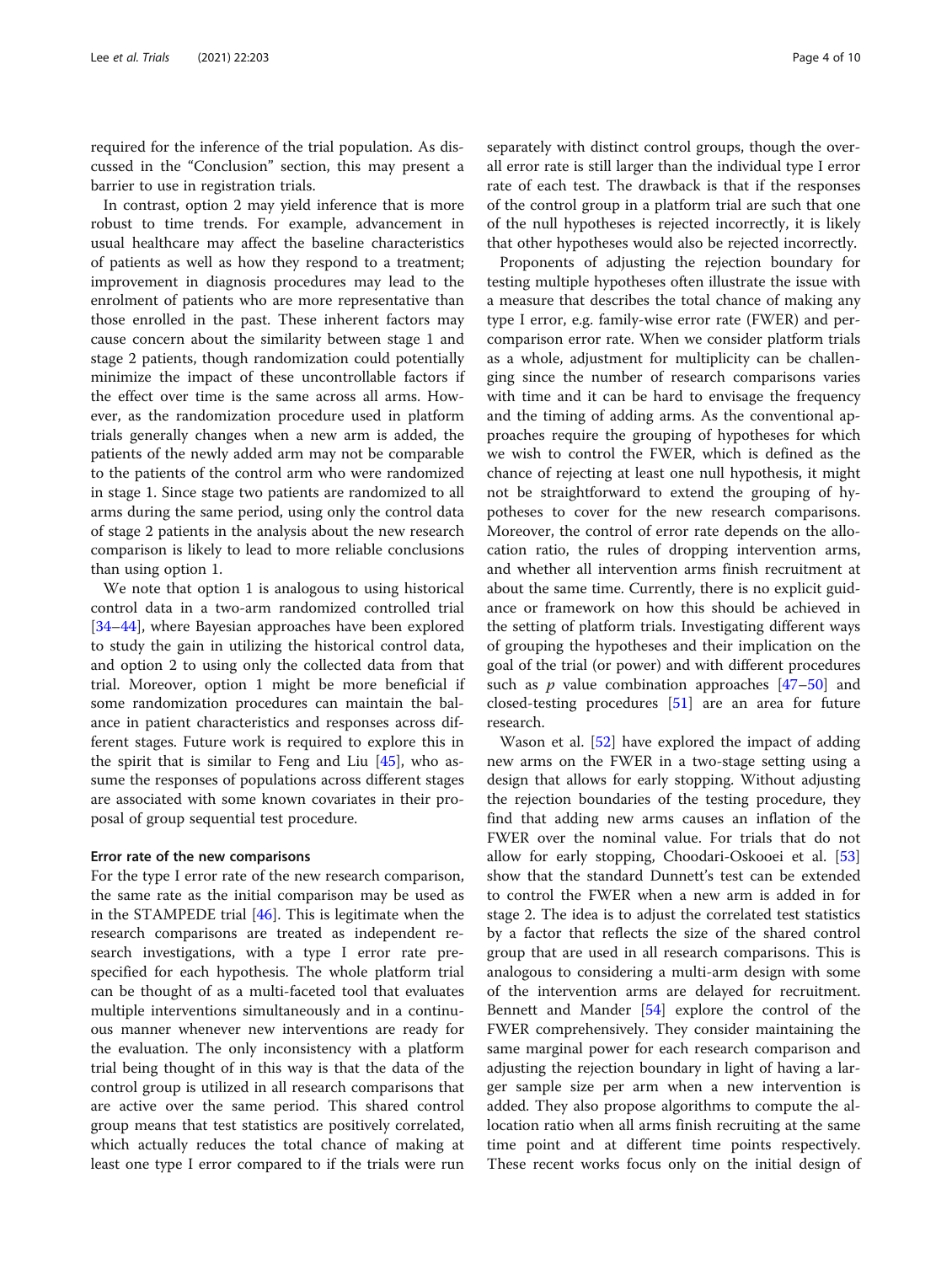<span id="page-4-0"></span>platform trials when new interventions are added. They do not explore the feature of dropping arms within the platform designs of more than two stages. Burnett et al. [[55\]](#page-8-0) on the other hand use a conditional error approach in the spirit of Magirr et al. [[56\]](#page-8-0) to achieve FWER control when adding arms to a platform trial that also allows dropping of arms. Such an approach can lead to conservative inference when many arms are added to an ongoing trial.

We remind readers that when the number of hypotheses is large, some approaches (e.g. Bonferroni correction) may lead to strict rejection thresholds and unacceptably low power. The control of false discovery rate (FDR), which is defined as the proportion of rejected null hypotheses that are false, might be more appropriate for situations where the number of hypotheses is large. Examples of multiple testing methods that control FDR include the Benjamini and Hochberg procedure [[57](#page-8-0)], the Benjamini and Yekutieli procedure [\[58](#page-8-0)], and the adaptive Benjamini and Hochberg procedure [[59\]](#page-8-0). Most of the current approaches estimate and control the FDR at the design stage, assuming all test statistics are available at the end of the trial. This may not be appropriate for platform trials where new research comparisons are added in a sequential manner. Nevertheless, some researchers have proposed approaches that aim to resolve this limitation in recent years by considering a scenario where each hypothesis is tested in a sequential manner and without the knowledge of other hypotheses that would arise in another period of time [\[60,](#page-8-0) [61](#page-8-0)]. The solution is based on the idea of using a budget function that describes the error rate. Specifically, the budget [[62](#page-8-0)] is spent when a hypothesis is not rejected, and a return is added to the budget when a hypothesis is rejected. Robertson and Wason [\[63](#page-8-0)] have compared several of these approaches by simulation studies, with a platform trial as one of the illustrations.

Regulatory agencies have taken different views regarding the question of controlling FWER and pairwise error rates following broadly the reasoning outlined in Woodcock and LaVange [[64](#page-8-0)]. At the same time controlling for FDR was not broadly accepted by regulators at the time of writing.

# Practical considerations

# Changing the control arm

We now discuss the possibility of a change of treatment in the control arm of a platform trial. In addition to gradual changes over time, replacing the treatment in the control arm with another treatment could cause a step change. For instance, when an intervention is found to be definitively more effective than the current treatment of the control arm, there would be ethical concerns in light of not replacing the control treatment for the future patients in the trial. However, if the control treatment is replaced, that may make redundant the patients who were recruited before the transition, even if the trial was suspended whilst the transition takes place.

Moreover, the research question may need to be broadened or revised if the control treatment has changed, e.g. "compare the effectiveness of treatment X to control treatment 1" is broadened to "compare the effectiveness of treatment X to the treatments of the control arm (either control treatment 1 or other new control treatments that emerge during the active period of treatment X)". A stratified analysis might be considered here, where the data of an intervention and the control arms is stratified according to the time when there is a change to the design (either when the comparator is changed, or a new arm is added). In other words, all available data are used to compare the research intervention with each control respectively, which may lead to several heterogeneous estimated treatment effects for a research comparison (depending on how many changes have been made to the design and the nature of the control treatments). In this case, a hierarchical modelling approach [[65\]](#page-8-0) might be appropriate to provide robust inference in the sense of doing a network meta-analysis. Investigating analysis approaches as such is an area for future research. Note that if the interest lies in comparing the intervention to the new control treatment only, the discussion in the "[Analysis ap](#page-2-0)[proaches](#page-2-0)" section applies analogously, where the new control treatment can be considered as the added arm whilst the intervention arm consists of two groups: before and after the introduction of new control treatment.

## Patient inclusion and exclusion criteria

It is possible that some patients are not eligible for all interventions (due to unacceptable safety risks in some patient subgroups for example). With multi-arm designs, although it may cause difficulties in interpretation and challenges in estimating the correlation structure of the test statistics, the analysis plan can describe how the information from such patients be utilized when making an inference. For platform trials, it is not obvious how this problem might be overcome when patients are recruited continuously to the control arm: including patients with such background in a standard analysis may distort the inference (see the discussion in the "[Impact](#page-1-0) [of adding arms on the initial research comparisons](#page-1-0)" section); excluding them may increase the risk of having selection bias. Moreover, excluding the responses of these patients in the analysis of the initial comparison would mean recruitment of more patients who have the same trait to the patients in stage one is required. This may cause complications in managing the control arm as well as its required sample size for a particular period, since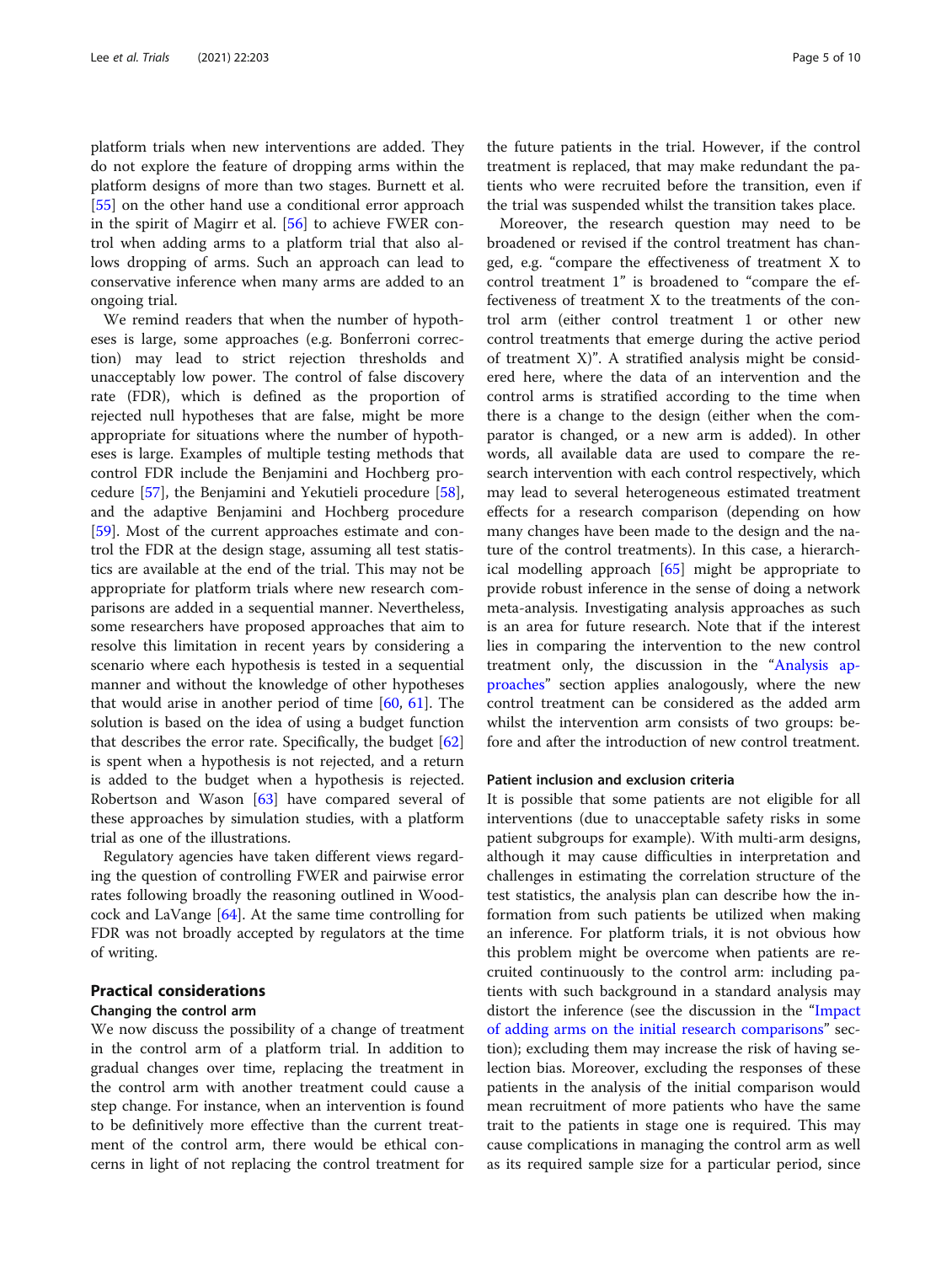the sample size is dependent on the prevalence rate of patients with such complications. Investigating how best to utilize comparable patients in the analysis and compute the required sample size are areas for future research.

Trials that have encountered such a challenge include the RECOVERY [[4\]](#page-7-0), RECOVERY-RS [[66\]](#page-8-0), and STAMPE DE [[46\]](#page-8-0). These trials use a randomization system that is capable of randomizing patients between a limited subset of treatments according to the patient background and labelling these patients for the purpose of the analysis.

## Randomization: allocation ratio

As discussed, the inference about a research comparison can be distorted when the differences in the characteristics of the comparator groups are not accounted for in the analysis. Randomization can minimize bias caused by the presence of confounding factors (i.e. unobserved variables that affect how patients respond to treatments) in advance of data analysis when the allocation ratio is preserved in terms of patient ordering. The recently proposed error rate control frameworks [[53](#page-8-0), [54](#page-8-0)] allow unequal allocation ratios when new arms are added. Yet, no one has explored how best to choose the unequal ratio in favour of the new arms under various settings or from the perspective of stakeholders.

To our knowledge, many platform trials (e.g. EVD [[67\]](#page-8-0), ISPY-2 [[68\]](#page-8-0), GMB Agile [\[69\]](#page-8-0), and REMAP-CAP [[70\]](#page-8-0)) have included response adaptive randomization rules [\[71](#page-9-0)–[73\]](#page-9-0). Some of the Bayesian response adaptive randomization rules aim to randomize more patients to the putatively superior arms based on the trend of the accrued data in a trial, but their applications to real trials have raised some controversies [[74](#page-9-0)–[78](#page-9-0)], some of which are partly due to the drawbacks of some algorithms and/ or the risk of experiencing an unknown time trend in the trial [[79\]](#page-9-0). Nevertheless, Ventz et al. [[80\]](#page-9-0) have compared several randomization procedures for trials that add arms in more details. Apart from discussing a balanced randomization algorithm and two data-driven randomization algorithms, Ventz et al. [\[80](#page-9-0)] incorporate early stopping rules into the trial designs (which maintain the type I error rate of each research comparison) and introduce a Bootstrap procedure for making inference when the latter two algorithms are implemented. The idea of employing a Bootstrap procedure is to overcome the challenges in specifying analytical distributions for the estimates when the allocation ratio is datadriven; such a procedure can produce confidence intervals of an estimate and is one of the approaches for conducting a randomization-based test that is discussed in the "[Inference about the initial research comparisons](#page-2-0)" section.

Future work would be useful for evaluating the robustness of data-driven randomization approaches when there is a non-negligible time trend in platform trials in a similar way to the work of Jiang et al. [[81](#page-9-0)], who explore the presence of time trend in a two-arm setting when Bayesian response adaptive randomization is employed. Comparisons with other non-adaptive randomization methods, such as minimization and block randomization, may also be made to evaluate the trade-off of various aspects, e.g. patient benefit and complexity in implementation. Minimizing the presence of other biases, such as selection bias and contamination bias (which is defined as the bias in inference due to control patients who are non-eligible for a particular intervention arm being included in the analysis of that arm), from the perspective of randomization is also an important area for future research, for the reason discussed in the "[Pa](#page-4-0)[tient inclusion and exclusion criteria](#page-4-0)" section. The ERDO framework [[82](#page-9-0)] and other approaches [[83](#page-9-0)] might be extended to provide guidance on selecting a randomization procedure for implementation in platform trials.

# Operational bias due to observed result of some interventions

Another challenge in platform trials could be that revealing the results of the initial interventions may risk operational bias, due to continuous recruitment of patients to the control arm. Depending on early results in the trial, the recruitment approach may change, and the way of intervention delivery or the measurement of responses may be affected. Consequently, the patients recruited before and after the result dissemination may be different, leading to the issues mentioned in the preceding discussion. It could also be the case that when the characteristics of the control treatment are revealed, some concerns about research comparisons that are active in recruitment may arise, for example, if the observed effect of the control treatment is lower than that assumed in the sample size calculation of other research comparisons. This observed effect could be due to a random chance, but the trial team may conclude that other research comparisons might be underpowered or overpowered. Subsequently, a revision of the design may lead to a change in design, e.g. revision of the sample size to match the observed characteristics of the control treatment. A pragmatic approach to avoid some of these issues might be as follows: pre-specify rules at the design stage, e.g. sample size recalculation  $[84–86]$  $[84–86]$  $[84–86]$  when new arms are added using the promising zone design [\[87](#page-9-0)], and exploration of different scenarios by simulation to ensure that the error rate control is within the acceptable limits of the platform trials. Future work is required to extend the methodology for sample size re-estimation in such a direction since most of the approaches are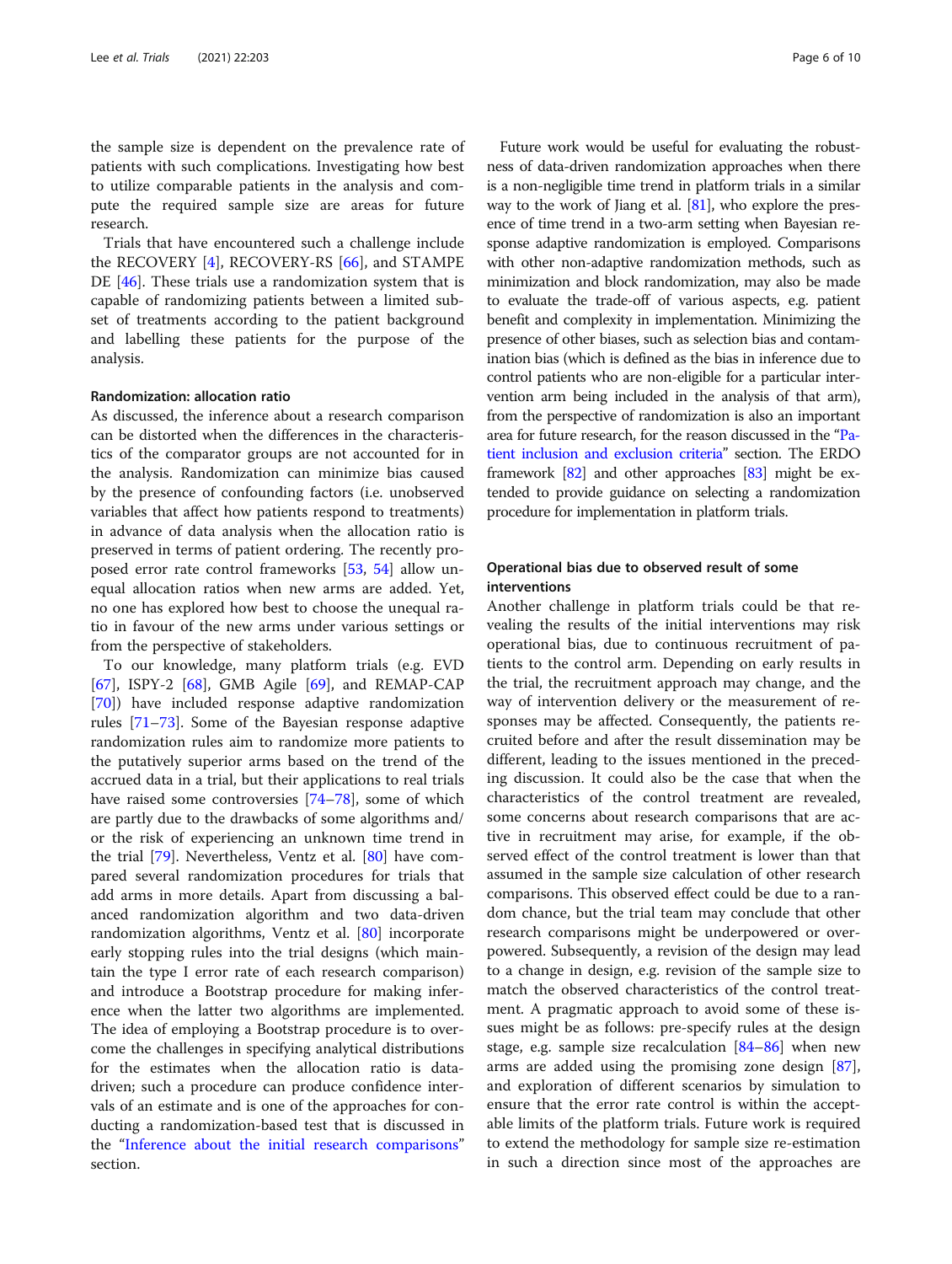applicable to fixed trial designs in a blinded or unblind manner [\[88](#page-9-0)].

Despite the fact that operational bias is difficult to be minimized in practice, one may conduct sensitivity analysis to explore the robustness of the design amendments (e.g. sample size calculation or randomization approaches) and the finding of the research comparisons by simulation study. We note that the reporting guidelines [\[89](#page-9-0)–[91\]](#page-9-0) developed for randomized trials that use adaptive designs might provide useful principles that are applicable to publishing the result of the research comparisons that have finished recruitment. Examples include reporting of methods used to account for changes made in the trial in the analysis, methods to control for operational biases that might arise from results being available, and how randomization methods were updated during the trial after interim analyses.

### Trade-off between costs, benefits, and risk

We have presented what statistical adjustments are required when adding arms to ongoing trials through a platform approach. Apart from the potential risk of the negative impact on ongoing comparisons, the trade-off between costs, benefits, and operational challenges would play an important role in making the decision, even if it is established that adding arms to an ongoing trial is feasible in principle. Lee et al. [[92\]](#page-9-0) show that interim observation or results of the initial research comparisons might support the decision-making process. For instance, the interim observation of the initial arms may suggest that it is not worth adding in a new research arm. An extension to this framework might be to account for the disease's prevalence as well as for different types of outcomes, with or without follow-up requirements.

The other option that may be more favourable in terms of practicality is to conduct another trial. In some cases, the simplicity in trial management (e.g. financial and staffing are predictable in trials that use fixed designs) can be more appealing than the, potentially, marginal benefit of adding new arms. Moreover, investigators have the flexibility in choosing how the new trial is being conducted and save the effort in researching and evaluating ongoing trials that seem relevant. Another reason why conducting a new trial might be favoured is that there could be a perceived hierarchy in the interventions. Taking the recent outbreak of Covid-19 as an example, whilst there are lots of drugs that potentially could be repurposed, there was consensus that two of them are most promising. So, instead of adding arms to ongoing studies, the clinical teams of some trials [\[93](#page-9-0), [94](#page-9-0)] have decided to start a new study with different centres.

# Conclusion

In this paper, we have reviewed statistical issues that arise in platform clinical trials, which allow new research arms to be added whilst the trial is in process. The benefits of this approach are compelling: it allows a quicker evaluation of new interventions whilst benefiting from much of the statistical efficiency gained by multi-arm multi-stage trials. However, there are statistical complexities that cause issues with bias in the estimation, type I error, power, or interpretability of the trial.

The platform approach has clear benefits in both phase II and III settings. Many of the statistical issues we have explored in the paper will apply differently in a phase III trial compared to a phase II trial. In a phase III setting, where the aim is to provide confirmatory evidence for a new intervention, ensuring control of the type I error rate and reducing the chance and impact of bias will be high priorities. Although these are still important concerns in phase II settings, investigators may be more willing than regulators to apply/accept methods that risk inflation of error rate or statistical bias. Thus, the efficiency provided in a phase III platform trial may be more from operational efficiency compared to phase II where gains in both operational and statistical efficiency are possible.

Similarly, there might be differences in platform trials that are sponsored by a public sector institution and ones sponsored by industry. Regulatory issues will be more present in the latter—we refer the reader to the FDA draft guidance on master protocols for some further illustration of regulatory viewpoints [[95\]](#page-9-0). Trials led by academic or public sector institutions will still need to follow this guidance if they are testing drugs: some concerns may be lessened, however, if trial results are not to be used for drug registration purposes. Several regulatory agencies provide design consultation advice, and this would be a useful route to take for researchers proposing a platform trial for registration purposes.

We have concentrated on frequentist concepts such as bias and type I error rate. Bayesian methods [\[96](#page-9-0)–[98\]](#page-9-0) are increasingly being utilized in the design and/or analysis of clinical trials; if a purely Bayesian analysis is being performed, then some statistical concerns may be lessened. However, even in a Bayesian trial that considers both the Bayesian design (e.g. Bayesian group sequential or multi-arm multi-stage designs [[99](#page-9-0)–[104](#page-9-0)], Bayesian sample size calculation [[105](#page-9-0)–[108\]](#page-9-0), and adaptive randomization  $[109-113]$  $[109-113]$  $[109-113]$  $[109-113]$ ) and analysis approaches  $[114]$  $[114]$ , it is common to consider the chance of incorrectly recommending an ineffective treatment and to be interested in the estimated treatment effect from trial data alone. In this case, many of the statistical issues we discuss are still applicable. Further consideration of Bayesian versus frequentist approaches for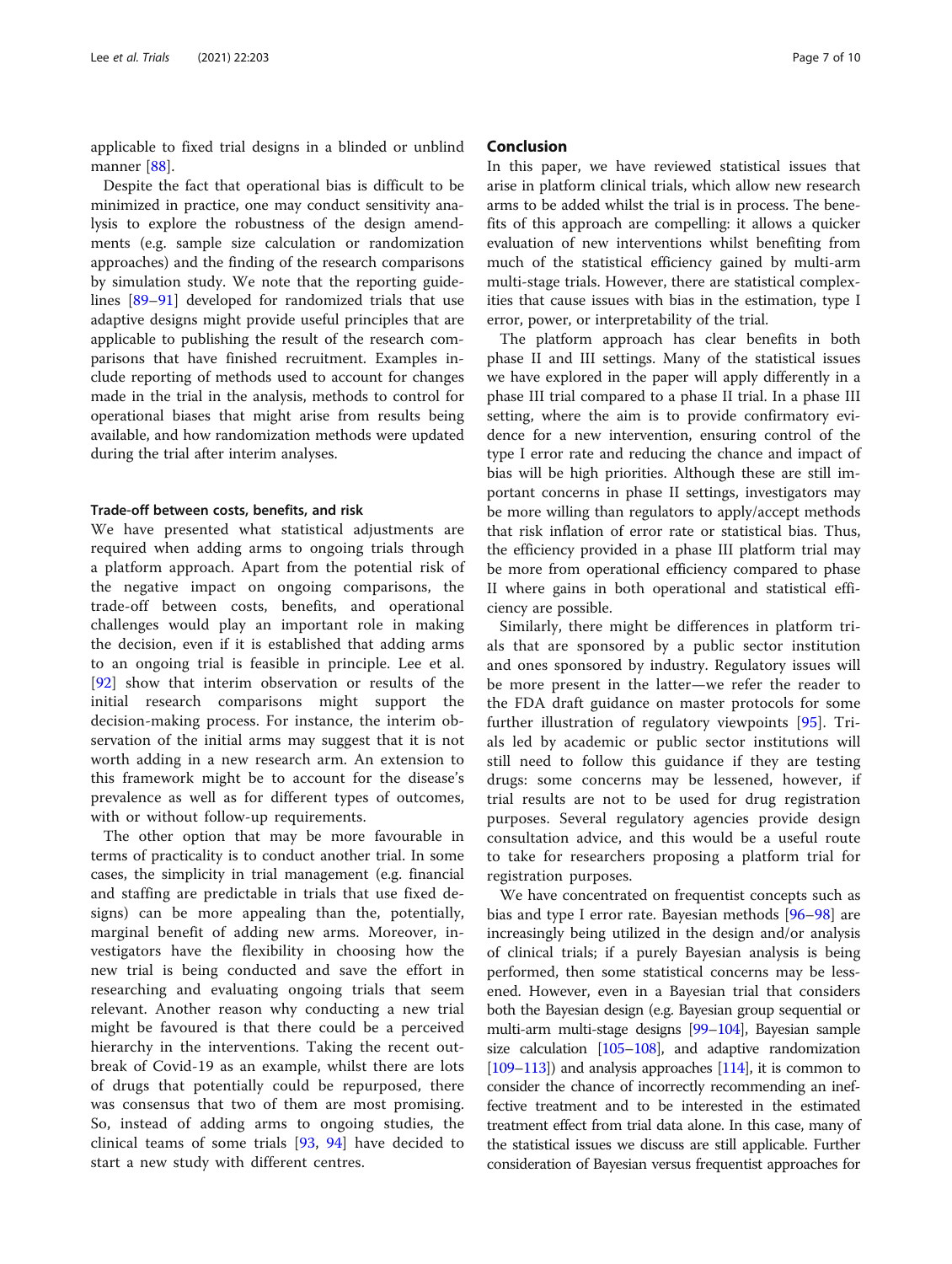<span id="page-7-0"></span>specific statistical aspects in the context of adding arm is an interesting area for future work.

We have focused primarily on the statistical aspects of adding arms in this work. The optimal timing of adding and dropping arms in platform trials depends on the clinical context, the nature of the interventions, and the capability of stakeholders in delivering the amendments. It could be that a new arm is only added when an existing intervention arm is dropped, or the decision is independent of other adaptations. Adding and dropping arms too quickly may increase implementation complexity (and also increase the risk of type I or II errors) whereas acting slowly may reduce the benefits of these adaptive features. Practical guidance on deciding the timing of adding and dropping arms would help increase the uptake of the platform trial approach.

In conclusion, platform trials that allow adding of new arms provide great opportunities for improving the efficiency of evaluating interventions. Although several statistical issues are present, there are a range of methods available that allow robust and efficient design and analysis of these trials. Future research will undoubtedly add more and better methods to maximize the benefits provided by platform trials.

#### Abbreviations

FWER: Family-wise error rate; FDR: False discovery rate

#### Acknowledgements

TJ received funding from the UK Medical Research Council (MC\_UU\_0002/ 14). This report is an independent research arising in part from Prof Jaki's Senior Research Fellowship (NIHR-SRF-2015-08-001) supported by the National Institute for Health Research. The views expressed in this publication are those of the authors and not necessarily those of the NHS, the National Institute for Health Research, or the Department of Health and Social Care (DHCS). We are grateful to the reviewers for their helpful comments on an earlier version of this paper.

#### Authors' contributions

KL produced and refined several drafts and iterations of this manuscript following thorough input from LB, TJ, NS, and JW. All authors critically revised and approved the final version of this manuscript.

#### Funding

This work has been funded by the Medical Research Council (grant code MR/N028171/1 and MC\_UP\_1302/4).

#### Availability of data and materials

Not applicable.

#### **Declarations**

Ethics approval and consent to participate Not applicable.

#### Consent for publication

Not applicable.

#### Competing interests

The authors declare that they have no competing interests.

#### Author details

<sup>1</sup>MRC Biostatistics Unit, School of Clinical Medicine, University of Cambridge, Cambridge CB2 0SR, UK. <sup>2</sup>Pragmatic Clinical Trials Unit, Queen Mary

University of London, Yvonne Carter Building, 58 Turner Street, London E1 2AB, UK.<sup>3</sup>MRC Clinical Trials Unit, University College London, 90 High Holborn 2nd Floor, London WC1V 6LJ, UK.<sup>4</sup>Medical and Pharmaceutical Statistics Research Unit, Department of Mathematics and Statistics, Lancaster University, Lancaster, UK. <sup>5</sup>Statistics and Epidemiology, Division of Health Sciences, Warwick Medical School, University of Warwick, Coventry CV4 7AL, UK. <sup>6</sup>Population Health Sciences Institute, Baddiley-Clark Building, Newcastle University, Richardson Road, Newcastle upon Tyne, UK.

# Received: 31 July 2020 Accepted: 24 February 2021 Published online: 10 March 2021

#### References

- 1. Esserman L, Hylton N, Asare S, Al E. I-SPY2: unlocking the potential of the platform trial. In: Antonijevic Z, Beckman RA, eds. Platform trial designs in drug development: umbrella trials and basket trials. Boca Raton: Chapman and Hall/CRC; 2018. p. 3–22.
- 2. Murthy S, Gomersall CD, Fowler RA. Care for critically ill patients with COVID-19. JAMA. 2020;323(15):1499. <https://doi.org/10.1001/jama.2020.3633>.
- 3. Bauchner H, Fontanarosa PB. Randomized clinical trials and COVID-19. JAMA. 2020;323(22):2262. [https://doi.org/10.1001/jama.2020.8115.](https://doi.org/10.1001/jama.2020.8115)
- 4. Randomised Evaluation of COVID-19 Therapy (RECOVERY). [https://clinicaltria](https://clinicaltrials.gov/ct2/show/NCT04381936) [ls.gov/ct2/show/NCT04381936](https://clinicaltrials.gov/ct2/show/NCT04381936).
- 5. PRINCIPLE: a trial evaluating treatments for suspected COVID-19 in people aged 50 years and above with pre-existing conditions and those aged 65 years and above. <http://www.isrctn.com/ISRCTN86534580>.
- 6. Schiavone F, Bathia R, Letchemanan K, et al. This is a platform alteration: a trial management perspective on the operational aspects of adaptive and platform and umbrella protocols. Trials. 2019;20(1):264. [https://doi.org/10.11](https://doi.org/10.1186/s13063-019-3216-8) [86/s13063-019-3216-8](https://doi.org/10.1186/s13063-019-3216-8).
- 7. Hague D, Townsend S, Masters L, et al. Changing platforms without stopping the train: experiences of data management and data management systems when adapting platform protocols by adding and closing comparisons. Trials. 2019;20(1):294. [https://doi.org/10.1186/s13063-01](https://doi.org/10.1186/s13063-019-3322-7) [9-3322-7](https://doi.org/10.1186/s13063-019-3322-7).
- 8. Morrell L, Hordern J, Brown L, et al. Mind the gap? The platform trial as a working environment. Trials. 2019;20(1):297. [https://doi.org/10.1186/s13063-](https://doi.org/10.1186/s13063-019-3377-5) [019-3377-5](https://doi.org/10.1186/s13063-019-3377-5).
- 9. Antoniou M, Jorgensen AL, Kolamunnage-Dona R. Biomarker-guided adaptive trial designs in phase II and phase III: a methodological review. PLoS One. 2016;11(2):1–30. [https://doi.org/10.1371/journal.pone.0149803.](https://doi.org/10.1371/journal.pone.0149803)
- 10. Antoniou M, Kolamunnage-Dona R, Wason J, et al. Biomarker-guided trials: challenges in practice. Contemp Clin trials Commun. 2019;16:100493. <https://doi.org/10.1016/j.conctc.2019.100493>.
- 11. Blagden S, LB, LCB, et al. Effective delivery of complex innovative design (CID) cancer trials-a consensus statement. Br J Cancer. 2020;122(4). [https://](https://doi.org/10.1038/S41416-019-0653-9) [doi.org/10.1038/S41416-019-0653-9](https://doi.org/10.1038/S41416-019-0653-9).
- 12. Cecchini M, Rubin EH, Blumenthal GM, et al. Challenges with novel clinical trial designs: master protocols. Clin Cancer Res. 2019. [https://doi.org/10.11](https://doi.org/10.1158/1078-0432.CCR-18-3544) [58/1078-0432.CCR-18-3544.](https://doi.org/10.1158/1078-0432.CCR-18-3544)
- 13. Angus DC, Alexander BM, Berry S, et al. Adaptive platform trials: definition, design, conduct and reporting considerations. Nat Rev Drug Discov. 2019:1– 11. <https://doi.org/10.1038/s41573-019-0034-3>.
- 14. Renfro LA, Sargent DJ. Statistical controversies in clinical research: basket trials, umbrella trials, and other master protocols: a review and examples. Ann Oncol. 2017;28(1):34–43. <https://doi.org/10.1093/annonc/mdw413>.
- 15. Hirakawa A, Asano J, Sato H, Teramukai S. Master protocol trials in oncology: review and new trial designs. Contemp Clin trials Commun. 2018;12:1–8. [https://doi.org/10.1016/j.conctc.2018.08.009.](https://doi.org/10.1016/j.conctc.2018.08.009)
- 16. Jennison C, Turnbull BW. Group sequential methods with applications to clinical trials. Boca Raton: Chapman & Hall/CRC; 2000.
- 17. Whitehead J. The design and analysis of sequential clinical trials. Chichester: Wiley; 1997.
- 18. Stallard N, Todd S. Sequential designs for phase III clinical trials incorporating treatment selection. Stat Med. 2003;22(5):689–703. [https://doi.](https://doi.org/10.1002/sim.1362) [org/10.1002/sim.1362.](https://doi.org/10.1002/sim.1362)
- 19. NS, TF. A group-sequential design for clinical trials with treatment selection. Stat Med. 2008;27(29). [https://doi.org/10.1002/SIM.3436.](https://doi.org/10.1002/SIM.3436)
- 20. Kelly PJ, Stallard N, Todd S. An adaptive group sequential design for phase II/III clinical trials that select a single treatment from several. J Biopharm Stat. 2005;15(4):641–58. <https://doi.org/10.1081/BIP-200062857>.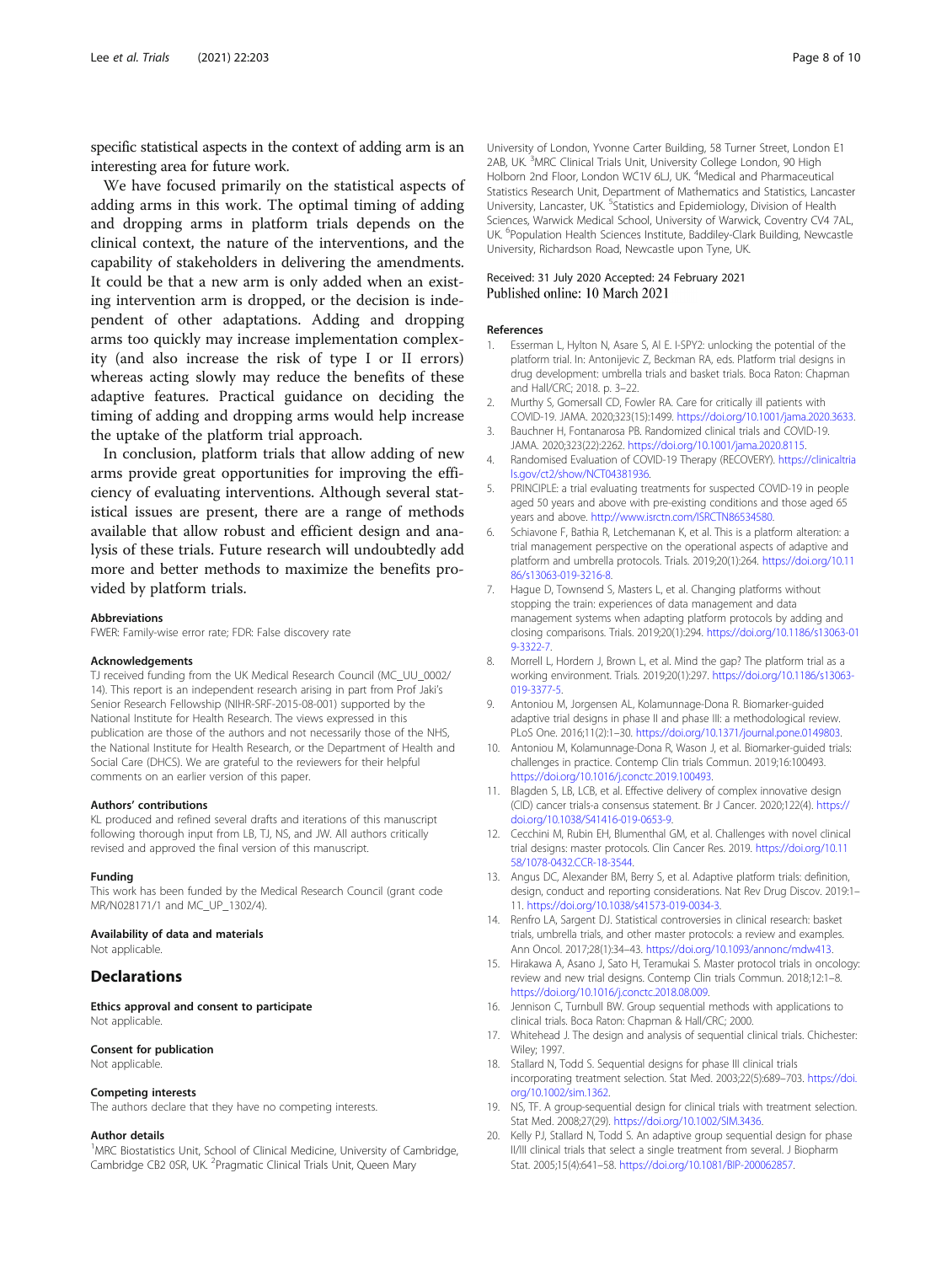- <span id="page-8-0"></span>21. Grayling MJ, Wason JMS, Mander AP. An optimised multi-arm multi-stage clinical trial design for unknown variance. Contemp Clin Trials. 2018;67:116– 20. <https://doi.org/10.1016/J.CCT.2018.02.011>.
- 22. Jaki T. Multi-arm clinical trials with treatment selection: what can be gained and at what price? Clin Investig (Lond). 2015;5(4):393–9. [https://doi.org/1](https://doi.org/10.4155/cli.15.13) [0.4155/cli.15.13.](https://doi.org/10.4155/cli.15.13)
- 23. Wason JMS, Jaki T. Optimal design of multi-arm multi-stage trials. Stat Med. 2012;31(30):4269–79. <https://doi.org/10.1002/sim.5513>.
- 24. Wason J, Stallard N, Bowden J, Jennison C. A multi-stage drop-the-losers design for multi-arm clinical trials. Stat Methods Med Res. 2017;26(1):508–24. <https://doi.org/10.1177/0962280214550759>.
- 25. Magirr D, Jaki T, Whitehead J. A generalized Dunnett test for multi-arm multi-stage clinical studies with treatment selection. Biometrika. 2012;99(2): 494–501. [https://doi.org/10.1093/biomet/ass002.](https://doi.org/10.1093/biomet/ass002)
- 26. Cohen DR, Todd S, Gregory WM, Brown JM. Adding a treatment arm to an ongoing clinical trial: a review of methodology and practice. Trials. 2015; 16(1):179. <https://doi.org/10.1186/s13063-015-0697-y>.
- 27. Tamm M, Hilgers R-D. Chronological bias in randomized clinical trials arising from different types of unobserved time trends. Methods Inf Med. 2014; 53(06):501–10. [https://doi.org/10.3414/ME14-01-0048.](https://doi.org/10.3414/ME14-01-0048)
- 28. Elm JJ, Palesch YY, Koch GG, Hinson V, Ravina B, Zhao W. Flexible analytical methods for adding a treatment arm mid-study to an ongoing clinical trial. J Biopharm Stat. 2012;22(4):758–72. [https://doi.org/10.1080/10543406.2010.](https://doi.org/10.1080/10543406.2010.528103) [528103](https://doi.org/10.1080/10543406.2010.528103).
- 29. Rosenblum M, van der Laan MJ. Using regression models to analyze randomized trials: asymptotically valid hypothesis tests despite incorrectly specified models. Biometrics. 2009;65(3):937–45. [https://doi.org/10.1111/j.1](https://doi.org/10.1111/j.1541-0420.2008.01177.x) [541-0420.2008.01177.x.](https://doi.org/10.1111/j.1541-0420.2008.01177.x)
- 30. Chow S-C, Chang M, Pong A. Statistical consideration of adaptive methods in clinical development. J Biopharm Stat. 2005;15(4):575–91. [https://doi.](https://doi.org/10.1081/BIP-200062277) [org/10.1081/BIP-200062277](https://doi.org/10.1081/BIP-200062277).
- 31. Yang L-Y, Chi Y, Chow S-C. Statistical inference for clinical trials with binary responses when there is a shift in patient population. J Biopharm Stat. 2011; 21(3):437–52. [https://doi.org/10.1080/10543406.2010.481803.](https://doi.org/10.1080/10543406.2010.481803)
- 32. Cox DR, David R, Reid N. The theory of the design of experiments. Boca Raton: Chapman & Hall/CRC; 2000.
- 33. Lee KM, Wason J. Including non-concurrent control patients in the analysis of platform trials: is it worth it?. BMC Med Res Methodol. 2020;20:165. [https://doi.org/10.1186/s12874-020-01043-6.](https://doi.org/10.1186/s12874-020-01043-6)
- 34. Kopp-Schneider A, Calderazzo S, Wiesenfarth M. Power gains by using external information in clinical trials are typically not possible when requiring strict type I error control. Biom J. 2020;62:361–74. [https://doi.org/1](https://doi.org/10.1002/bimj.201800395) [0.1002/bimj.201800395.](https://doi.org/10.1002/bimj.201800395)
- 35. Mielke J, Schmidli H, Jones B. Incorporating historical information in biosimilar trials: challenges and a hybrid Bayesian-frequentist approach. Biom J. 2018;60(3):564–82. [https://doi.org/10.1002/bimj.201700152.](https://doi.org/10.1002/bimj.201700152)
- 36. Pullenayegum EM. An informed reference prior for between-study heterogeneity in meta-analyses of binary outcomes. Stat Med. 2011;30(26): 3082–94. [https://doi.org/10.1002/sim.4326.](https://doi.org/10.1002/sim.4326)
- 37. Pocock SJ. The combination of randomized and historical controls in clinical trials. J Chronic Dis. 1976;29(3):175–88. [https://doi.org/10.1016/0021-9681](https://doi.org/10.1016/0021-9681(76)90044-8) [\(76\)90044-8.](https://doi.org/10.1016/0021-9681(76)90044-8)
- 38. Thall PF, Simon R. Incorporating historical control data in planning phase II clinical trials. Stat Med. 1990;9(3):215–28. [https://doi.org/10.1002/sim.4](https://doi.org/10.1002/sim.4780090304) [780090304](https://doi.org/10.1002/sim.4780090304).
- 39. Ibrahim JG, Chen M-H. Power prior distributions for regression models. Stat Sci. 2000;15(1):46–60. <https://doi.org/10.1214/ss/1009212673>.
- 40. Duan Y. A modified Bayesian power prior approach with applications in water quality evaluation. PhD Thesis. 2005. [https://vtechworks.lib.vt.edu/ha](https://vtechworks.lib.vt.edu/handle/10919/29976) [ndle/10919/29976](https://vtechworks.lib.vt.edu/handle/10919/29976).
- 41. Duan Y, Ye K, Smith EP. Evaluating water quality using power priors to incorporate historical information. Environmetrics. 2006;17(1):95–106. [https://doi.org/10.1002/env.752.](https://doi.org/10.1002/env.752)
- 42. Neuenschwander B, Branson M, Spiegelhalter DJ. A note on the power prior. Stat Med. 2009;28(28):3562–6. [https://doi.org/10.1002/sim.3722.](https://doi.org/10.1002/sim.3722)
- 43. Neuenschwander B, Capkun-Niggli G, Branson M, Spiegelhalter DJ. Summarizing historical information on controls in clinical trials. Clin Trials. 2010;7(1):5–18. <https://doi.org/10.1177/1740774509356002>.
- 44. Cuffe RL. The inclusion of historical control data may reduce the power of a confirmatory study. Stat Med. 2011;30(12):1329–38. [https://doi.org/10.1002/](https://doi.org/10.1002/sim.4212) [sim.4212](https://doi.org/10.1002/sim.4212).
- 45. Feng H, Liu Q. Adaptive group sequential test with changing patient population. J Biopharm Stat. 2012;22(4):662–78. [https://doi.org/10.1080/1](https://doi.org/10.1080/10543406.2012.678808) [0543406.2012.678808](https://doi.org/10.1080/10543406.2012.678808).
- 46. Sydes MR, Parmar MK, Mason MD, et al. Flexible trial design in practice stopping arms for lack-of-benefit and adding research arms mid-trial in STAMPEDE: a multi-arm multi-stage randomized controlled trial. Trials. 2012; 13(1):168. <https://doi.org/10.1186/1745-6215-13-168>.
- 47. Pearson K. On a method of determining whether a sample of size n supposed to have been drawn from a parent population having a known probability integral has probably been drawn at random. Biometrika. 1933; 25(3/4):379. <https://doi.org/10.2307/2332290>.
- 48. Edgington ES. An additive method for combining probability values from independent experiments. J Psychol. 1972;80(2):351–63. [https://doi.org/10.1](https://doi.org/10.1080/00223980.1972.9924813) [080/00223980.1972.9924813.](https://doi.org/10.1080/00223980.1972.9924813)
- 49. Birnbaum A. Combining independent tests of significance. J Am Stat Assoc. 1954;49(267):559. <https://doi.org/10.2307/2281130>.
- 50. Bauer P, Köhne K. Evaluation of experiments with adaptive interim analyses. Biometrics. 1994;50(4):1029–41.
- 51. Bauer P. Multiple testing in clinical trials. Stat Med. 1991;10(6):871–90. <https://doi.org/10.1002/sim.4780100609>.
- 52. Wason J, Magirr D, Law M, Jaki T. Some recommendations for multi-arm multi-stage trials. Stat Methods Med Res. 2016;25(2):716–27. [https://doi.org/1](https://doi.org/10.1177/0962280212465498) [0.1177/0962280212465498](https://doi.org/10.1177/0962280212465498).
- 53. Choodari-Oskooei B, Bratton DJ, Gannon MR, Meade AM, Sydes MR, Parmar MK. Adding new experimental arms to randomised clinical trials: impact on error rates. Clin Trials. 2020;17(3):273–84. <https://doi.org/10.1177/1740774520904346>.
- 54. Bennett M, Mander AP. Designs for adding a treatment arm to an ongoing clinical trial. Trials. 2020;21(1):251. <https://doi.org/10.1186/s13063-020-4073-1>.
- 55. Burnett T, Koenig F, Jaki T. Adding experimental treatment arms to multiarm multi-stage trials <https://arxiv.org/abs/2007.04951>.
- 56. Magirr D, Stallard N, Jaki T. Flexible sequential designs for multi-arm clinical trials. Stat Med. 2014;33(19):3269–79. [https://doi.org/10.1002/sim.6183.](https://doi.org/10.1002/sim.6183)
- 57. Benjamini Y, Hochberg Y. Controlling the false discovery rate: a practical and powerful approach to multiple testing. J R Stat Soc Ser B. 1995;57(1): 289–300. [https://doi.org/10.1111/j.2517-6161.1995.tb02031.x.](https://doi.org/10.1111/j.2517-6161.1995.tb02031.x)
- 58. Benjamini Y, Yekutieli D. The control of the false discovery rate in multiple testing under dependency. Ann Stat. 2001;29(4):1165–88.
- 59. Benjamini Y, Hochberg Y. On the adaptive control of the false discovery rate in multiple testing with independent statistics. J Educ Behav Stat. 2000; 25(1):60–83. [https://doi.org/10.3102/10769986025001060.](https://doi.org/10.3102/10769986025001060)
- 60. Javanmard A, Montanari A. On online control of false discovery rate. 2015. <http://arxiv.org/abs/1502.06197>.
- 61. Javanmard A, Montanari A. Online rules for control of false discovery rate and false discovery exceedance. Ann Stat. 2018;46(2):526–54. [https://doi.](https://doi.org/10.1214/17-AOS1559) [org/10.1214/17-AOS1559.](https://doi.org/10.1214/17-AOS1559)
- 62. Aharoni E, Rosset S. Generalized α -investing: definitions, optimality results and application to public databases. J R Stat Soc Ser B (Statistical Methodol). 2014;76(4):771–94. <https://doi.org/10.1111/rssb.12048>.
- 63. Robertson DS, Wason JMS. Online control of the false discovery rate in biomedical research. 2018. [http://arxiv.org/abs/1809.07292.](http://arxiv.org/abs/1809.07292)
- 64. Woodcock J, LaVange LM. Master protocols to study multiple therapies, multiple diseases, or both. N Engl J Med. 2017;377(1):62–70. [https://doi.](https://doi.org/10.1056/NEJMra1510062) [org/10.1056/NEJMra1510062.](https://doi.org/10.1056/NEJMra1510062)
- 65. Berry SM, Reese S, Larkey PD. Bridging different eras in sports. J Am Stat Assoc. 1999;94:447, 661-76. <https://doi.org/10.1080/01621459.1999.10474163>.
- 66. RECOVERY Respiratory Support: respiratory strategies in patients with coronavirus COVID-19 – CPAP, high-flow nasal oxygen, and standard care. <http://www.isrctn.com/ISRCTN16912075>.
- 67. Berry SM, Petzold EA, Dull P, et al. A response adaptive randomization platform trial for efficient evaluation of Ebola virus treatments: a model for pandemic response. Clin Trials. 2016;13(1):22–30. [https://doi.org/10.1177/1740774515621721.](https://doi.org/10.1177/1740774515621721)
- 68. Park JW, Liu MC, Yee D, et al. Adaptive randomization of neratinib in early breast cancer. N Engl J Med. 2016;375(1):11–22. [https://doi.org/10.1056/](https://doi.org/10.1056/NEJMoa1513750) [NEJMoa1513750](https://doi.org/10.1056/NEJMoa1513750).
- 69. Alexander BM, Ba S, Berger MS, et al. Adaptive global innovative learning environment for glioblastoma: GBM AGILE. Clin Cancer Res. 2018;24(4):737– 43. [https://doi.org/10.1158/1078-0432.CCR-17-0764.](https://doi.org/10.1158/1078-0432.CCR-17-0764)
- 70. Angus DC, Berry S, Lewis RJ, et al. The Randomized Embedded Multifactorial Adaptive Platform for Community-acquired Pneumonia (REMAP-CAP) Study: rationale and design. Ann Am Thorac Soc. 2020. [https://doi.org/10.1513/A](https://doi.org/10.1513/AnnalsATS.202003-192SD) [nnalsATS.202003-192SD](https://doi.org/10.1513/AnnalsATS.202003-192SD).